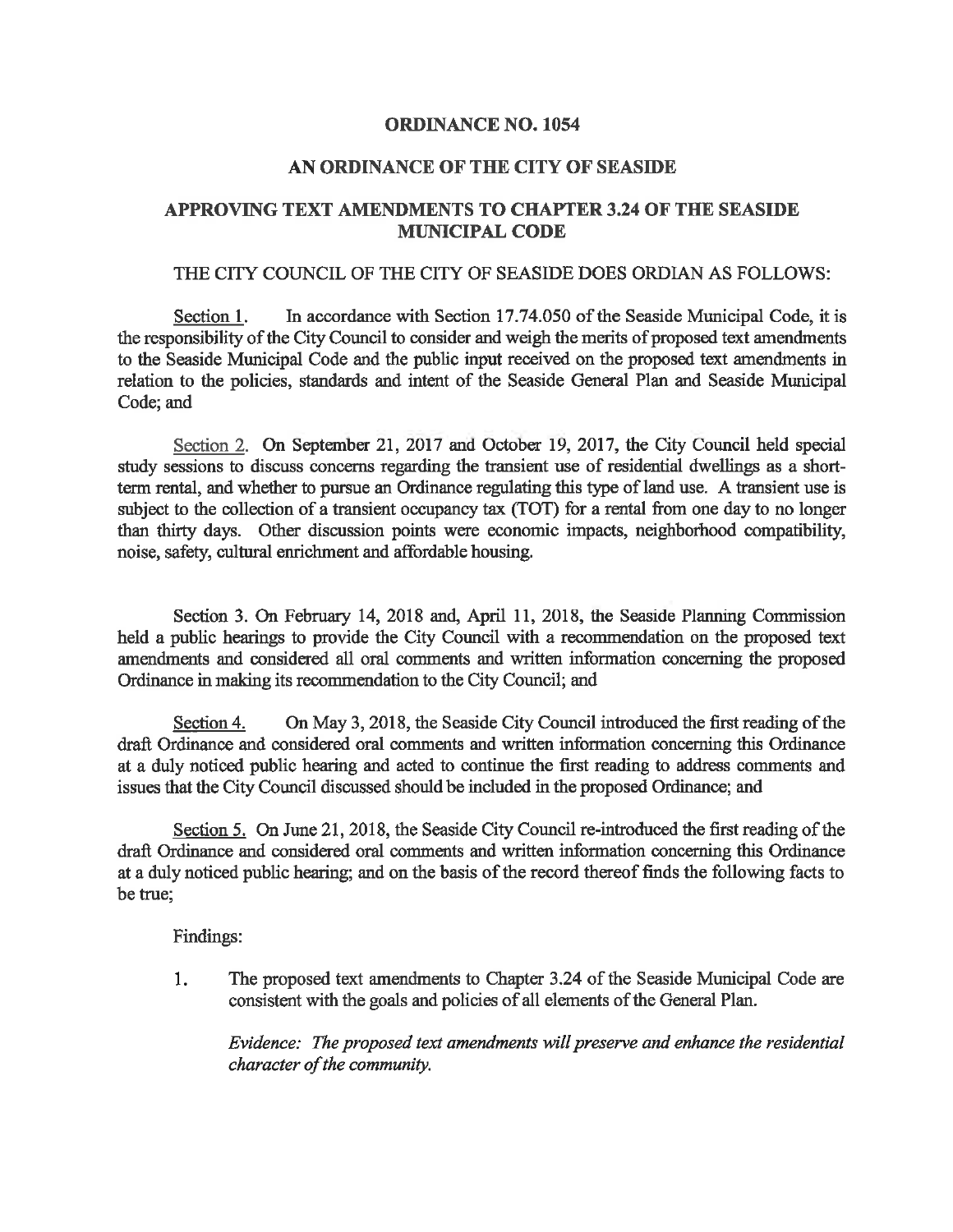2. The proposed amendments would not be detrimental to the public interest, health, safety, convenience, or welfare of the City.

Evidence: This Ordinance will include regulations and the collection of TOT to ensure neighborhood compatibility and the protection of the health, safety, and welfare of the City's residents.

3. The exemption from the California Environmental Quality Act (CEQA) has been CEQA Guidelines

Evidence: The City prepared an Initial Study and Mitigated Negative Declaration to review the Ordinance pursuant to the California Environmental Quality Act (CEQA), and this Ordinance has been mitigated to a point where the proposed project will not have the potential to significantly degrade the environment; will have no significant impact on the long-term environmental goals; will have no significant cumulative effect upon the environment; and will not cause substantial adverse effects on human beings, either directly or indirectly.

Section 6. The proposed amendments to Chapter 3.24 the Seaside Municipal Code consist of the text amendments to Section 3.24.010 - Definitions - of the Seaside Municipal Code to add new language to include a Short-Term Rental of a dwelling as a hotel use subject to the collection of. TOT and add new Section 3.24.121 directing that the collection of TOT from a short-term rental shall be placed in separate fund account by the Finance Director whereby 50% would be reserved for affordable housing projects authorized by the City Council and 50% would be reserved for neighborhood improvement projects authorized by the Neighborhood Improvement Commission. The text amendments are listed below:

# \* Proposed added text is shown with bold underline (Underline)

Section 3.24.010:

Short-Term Rental means a dwelling unit where the owner with the majority interest in the residential property. or an owner holding an equal shared interest if no other owner owns a ereater interest, allows for a habitable portion thereof in part or as a whole for the transient use occupancy by visitors the same as for a "hotel".

Section 3.24.121 Affordable Housing and Neighborhood Improvement

A. 50% of the Transient Occupancy Tax collected from short-term rentals shall be setaside in the City of Seaside Housine Fund to be used to assist with affordable housing projects/activates in accordance with the direction of the City Council and 50% of the Transient Occupancy Tax shall be directed toward community and neighborhood park improvements, with recommendations to the City Council by the Neighborhood Improvement Commission.